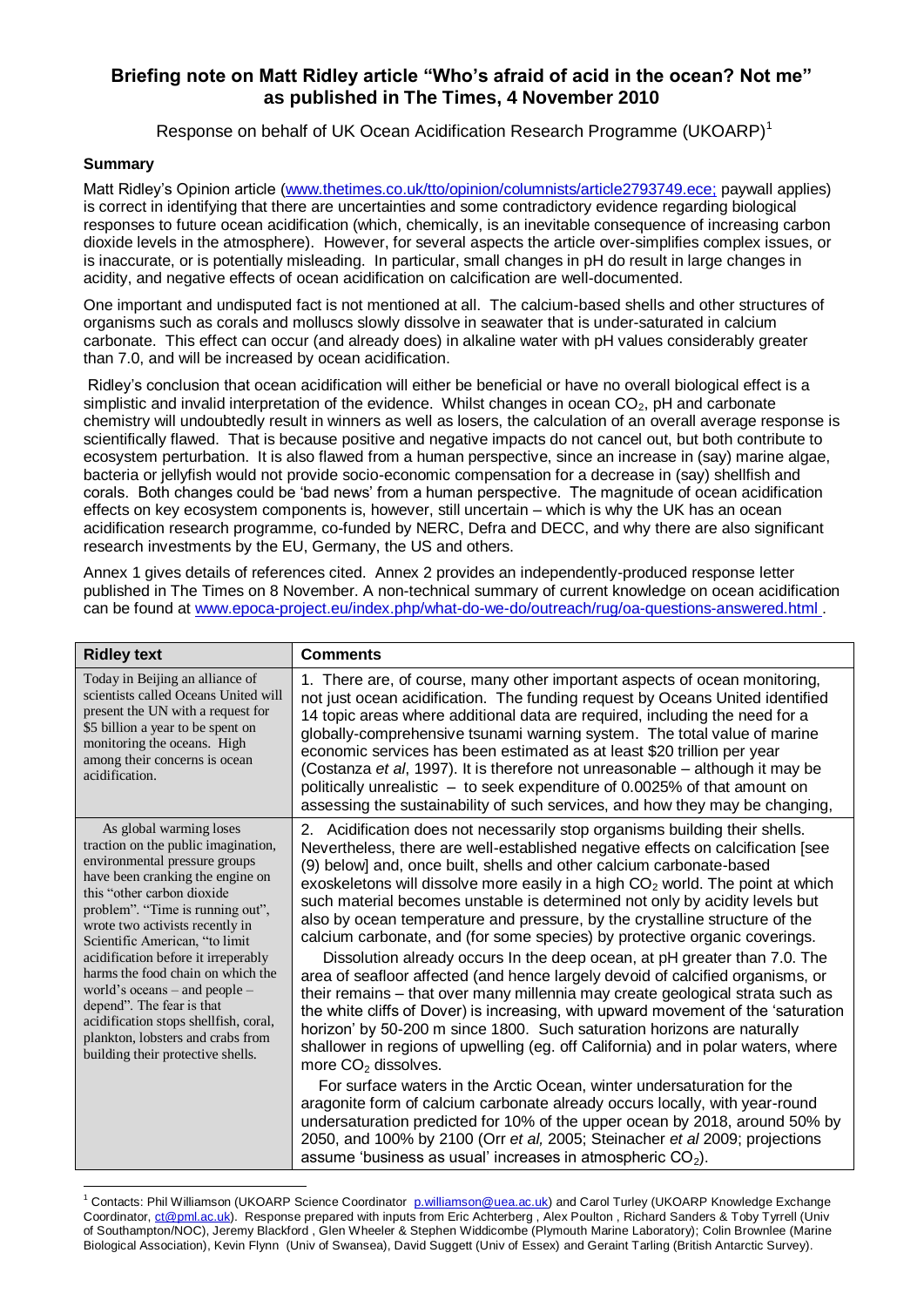| The trouble is, a shoal of new<br>scientific papers points to the<br>conclusion that this scare is based<br>on faulty biochemical reasoning<br>and exaggerated extrapolation.                                                                                                                                                                                                                                                                                                                                              | The biochemistry of ocean acidification impacts and calcification processes<br>3.<br>is complex, and aspects are not well understood. Nevertheless, recent studies<br>have not indicated any faulty reasoning nor exaggerated extrapolation by the<br>research community. See also (9) and (12) below.                                                                                                                                                                                                                                                                                                                                                                                                                                                                                                                                                                                                                                                                                                                                                                                                                                                                        |
|----------------------------------------------------------------------------------------------------------------------------------------------------------------------------------------------------------------------------------------------------------------------------------------------------------------------------------------------------------------------------------------------------------------------------------------------------------------------------------------------------------------------------|-------------------------------------------------------------------------------------------------------------------------------------------------------------------------------------------------------------------------------------------------------------------------------------------------------------------------------------------------------------------------------------------------------------------------------------------------------------------------------------------------------------------------------------------------------------------------------------------------------------------------------------------------------------------------------------------------------------------------------------------------------------------------------------------------------------------------------------------------------------------------------------------------------------------------------------------------------------------------------------------------------------------------------------------------------------------------------------------------------------------------------------------------------------------------------|
| We have been here before. In<br>1984 acid rain was the scare of the<br>day. As science correspondent of<br>The Economist, I wrote: "Forests<br>are beginning to die at a catastrophic<br>rate. One year ago, West Germany<br>estimated that 8 per cent of its trees<br>were in trouble. Now 34 per cent<br>are that forests are in trouble is<br>now indisputable". Experts told me<br>that all Germany's conifers would<br>be gone by 1990 and the Ministry<br>of the Interior said all forests would<br>be gone by 2002. | 4. The effects of acid rain on forests lie outside the expertise of the UKOARP<br>research community. Those with such expertise have, however, provided<br>ample evidence that extensive forest die-back in Europe in the 1970s and<br>1980s did occur, with pollution from acid rain as a major cause (e.g. Godbold &<br>Hüttermann, 1994; Rodhe et al, 1995). Projections made in the early 1980s for<br>German forest cover in 1990 and 2002 may have been over-pessimistic - but<br>were presumably made on the basis that regional sulphur dioxide $(SO2)$ and<br>nitrogen oxide (NOx) emissions would continue to rise.                                                                                                                                                                                                                                                                                                                                                                                                                                                                                                                                                 |
| Bunk. Acid rain did not kill<br>forests. It did not even damage<br>them. Forests thrived in Germany,<br>Scandinavia and North America<br>during the 1980s and 1990s despite<br>acid rain. I was a gullible idiot not<br>to question the conventional<br>wisdom I was being fed by those<br>with vested interests in the alarm.                                                                                                                                                                                             | 5. Acid rain is now much less of a problem in Europe than it was. That is<br>incontrovertibly a consequence of improvements in air quality, driven by<br>emission reduction protocols involving more than 20 countries. Thus energy-<br>related emissions of $SO_2$ and NOx have declined by around 70% and 45%<br>respectively (European Environment Agency, 2008). The recovery of the<br>health of forests – and of freshwater ecosystems – can be directly linked to the<br>control of these pollutants, that (unlike $CO2$ ) have a short atmospheric lifetime.                                                                                                                                                                                                                                                                                                                                                                                                                                                                                                                                                                                                          |
| Talking of vested interests, the<br>European Project on Ocean Acid-<br>ification is now a consortium of<br>more than 100 scientists from 27<br>institutes and 9 countries. This<br>summer it funded 35 scientists to<br>spend six weeks in the Arctic<br>studying the problem, "assisted" by<br>the Greenpeace ship Esperanza.<br>Think how little incentive the<br>scientists would have to say:<br>"Sorry, lads, we realise it is not<br>much of an issue after all."                                                    | 6. International collaborations have been and will continue to be particularly<br>important for ocean acidification research. For example, by developing<br>standard analytical methods and other research protocols, hence improving the<br>comparability of experiments and the robustness of hypothesis-testing.<br>The use of a Greenpeace ship for the 2010 Arctic study was strictly limited<br>to the transport of hardware (experimental seawater enclosures, known as<br>mesocosms) for a single research group. There was no involvement of<br>Greenpeace in the experiments themselves, nor in subsequent data analyses.<br>Researchers participating in the Arctic study were based at the international<br>station of Ny-Alesund, and their findings will be subject to rigorous peer review<br>before scientific publication.                                                                                                                                                                                                                                                                                                                                   |
| Start with a few facts. The<br>oceans are not acid but alkaline,<br>with an average pH of about 8.15<br>$(0-7$ being acid, 7-14 being<br>alkaline). But they vary both in<br>space and over time, Arctic seas<br>being less strongly alkaline than<br>tropical, and some bays and reefs<br>being actually acid because of                                                                                                                                                                                                  | 7. It is correct that the oceans are alkaline, containing lower concentrations of<br>hydrogen ions (H <sup>+</sup> ) than distilled water. Since pH values are the inverse<br>logarithm of H <sup>+</sup> concentrations, one pH unit represents a ten-fold change in H <sup>+</sup> .<br>Adding $CO2$ increases H <sup>+</sup> levels, making seawater less alkaline and more<br>acidic, lowering pH. The term 'acidification' is therefore appropriate, since<br>acidity is increased. For comparison, an increase from 5°C to 7°C is described<br>as warming, even though (for most of us) both those temperatures are<br>considered cold.                                                                                                                                                                                                                                                                                                                                                                                                                                                                                                                                 |
| underwater volcanic emissions.<br>The dissolution of carbon dioxide<br>in the oceans may lower the pH<br>slightly to about 7.9 or 7.8 by the<br>end of the century at the worst.                                                                                                                                                                                                                                                                                                                                           | It is also correct that there is natural variability in ocean pH. Biological<br>tolerance of pH changes (and other associated changes in water chemistry)<br>can therefore be expected, on either side of an optimal, 'preferred' pH value.<br>The tolerance range and optimal value can be expected to vary between<br>species, and may change through individual acclimation or genetically-driven<br>selective adaptation. Nevertheless, increased frequency of extremes and/or<br>relatively small changes in mean values can be damaging, with stress impacts<br>that may affect health or reproduction. Again comparisons with temperature<br>can be made: whilst humans can survive a very wide range of daily and<br>seasonal temperature changes, a 2°C increase in summer maximum values<br>can significantly affect national mortality rates. Furthermore, an increase of 2°C<br>in the global annual mean temperature would have a major impact on the<br>productivity of many plant crops, with implications for human food supply.<br>The business-as-usual ("at the worst") prediction for global pH values in<br>surface waters is indeed around 7.8 by 2100. |
| Environmentalists like to call this<br>a 30 per cent increase in acidity,<br>because it sounds more scary than a<br>0.3 point (out of 14) decrease in                                                                                                                                                                                                                                                                                                                                                                      | 8. If "environmentalists" call a 0.3 decrease in pH a 30% increase in acidity,<br>they are under-estimating rather than over-estimating changes in H <sup>+</sup><br>concentration. Since the pH scale is logarithmic, as noted above, a 0.3 pH                                                                                                                                                                                                                                                                                                                                                                                                                                                                                                                                                                                                                                                                                                                                                                                                                                                                                                                               |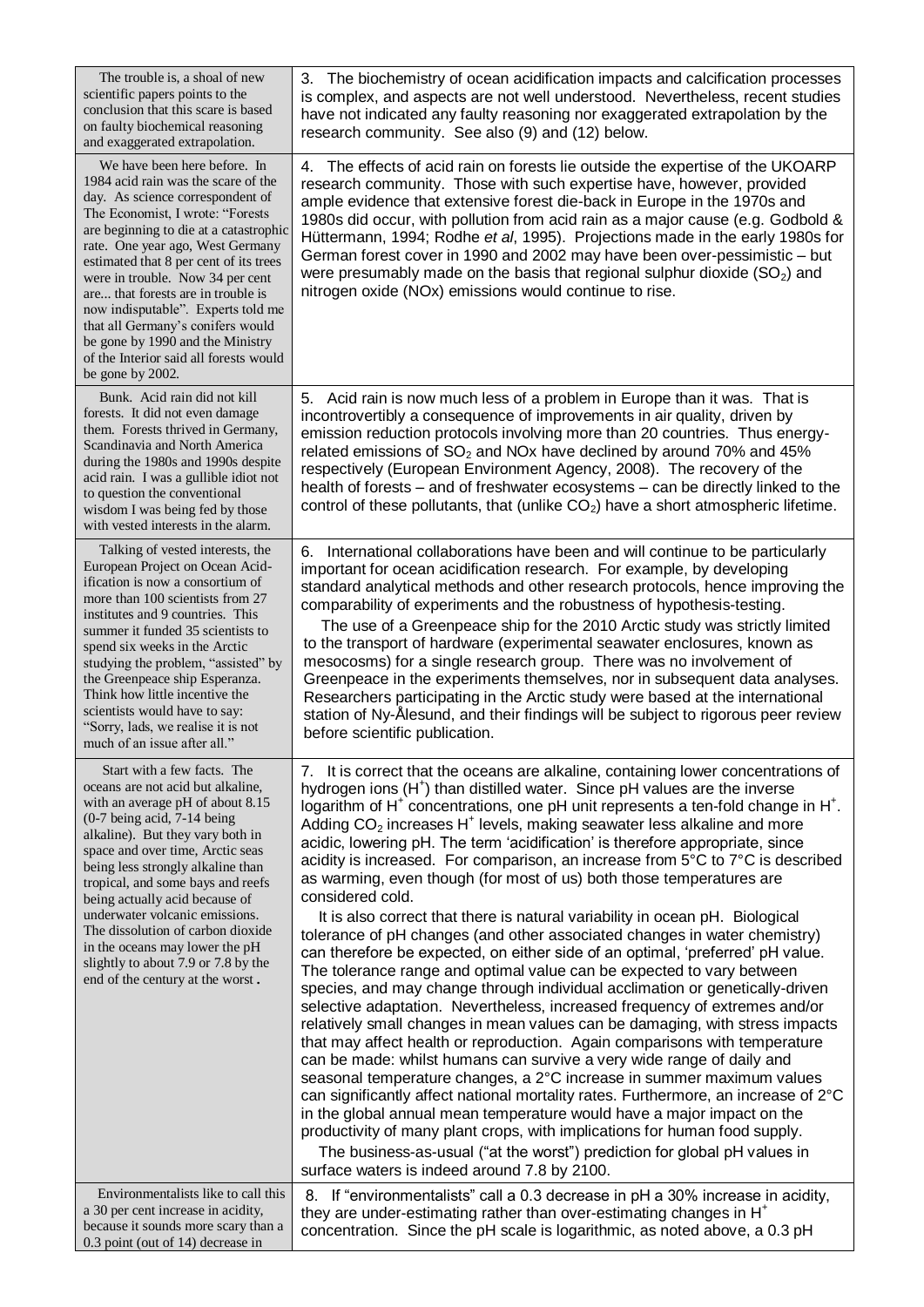alkalinity, but no matter. It is still well within the bounds of normal variation.

 Enough numbers. Try chemistry. The scary reasoning rests on the argument that lower pH will mean less dissolved carbonate in the water. But a new paper from North Carolina proves what some scientists have long suspected, namely that corals and other species do not use carbonate as raw material to make their shells, they use bicarbonate. And dissolving carbon dioxide in water actually increases bicarbonate concentrations.

change represents a doubling (100% increase) in acidity, as defined in terms of  $H^+$  concentration (strictly speaking, pH is an index of  $H^+$  activity; but differences between concentration and activity are unimportant for the range of seawater pH values). A 30% increase in acidity actually occurs when pH changes by 0.11 units. Such a change has already occurred in the surface ocean, as a consequence of atmospheric  $CO<sub>2</sub>$  levels increasing from pre-industrial values of 280 ppm to around 390 ppm today.

For processes that are directly affected by acidity, the relative change in H<sup>+</sup> concentration matters more than the change in pH value. However, there are also other changes in water chemistry, as discussed under (9) below.

 Note that logarithmic scales are used elsewhere to cover wide ranges; e.g. the decibel scale (sound energy) and the Richter scale (earthquake strength). A magnitude 8 earthquake is ten times more powerful than a magnitude 7 one, but only one unit on the scale separates them. Note also that the conventional lower and upper limits of the pH scale (0 and 14) are arbitrary. Lower (negative numbers) and higher pH values are also theoretically possible.

9. Whilst the issues here are complex, the potential for ocean acidification to enhance the calcification of corals and other organisms through increased bicarbonate availability has not been proven by Jury, Whitehead & Szmant (2010) [assuming that to be the "new paper from North Carolina"].

 To explain why not, chemistry, numbers and some biology are all needed. Key context is that a tripling of  $CO<sub>2</sub>$  compared to pre-industrial levels (from 280 ppm to 840 ppm; a not-unrealistic scenario for the century ahead) will have three main effects: i) increase global surface seawater  $H^{\dagger}$  concentrations by around 160%, changing pH from 8.2 to 7.8; ii) increase bicarbonate ion (HCO<sub>3</sub>) concentrations by around 17%, from  $\sim$  1800 to  $\sim$  2100 µmol kg<sup>-1</sup>; and iii) decrease carbonate ion  $(CO_3^2)$  concentrations by around 55%, from 225 to 100 μmol kg-1 (data from Royal Society, 2005; Table 1).

 Experiments to investigate ocean acidification effects should therefore focus on similar absolute values and proportional changes. However, it is extremely difficult to separate these three effects in experiments.

 Jury *et al* used six treatments (including a control) t*o* vary bicarbonate levels nearly 5-fold (from 777 to 3579 μmol kg-1 ) for the coral *Madracis auretenra.*  Results showed a 3-fold change in calcification rates*.* However, that does not mean that the 10-20% increase in bicarbonate expected to arise from ocean acidification will increase calcification in this species, or others, for the following reasons:

- The range of bicarbonate values used was not environmentally realistic (and could even be considered "ludicrous", see scenario range above)
- The main effect observed by Jury *et al* was a reduction in calcification at low bicarbonate levels; there was no significant change for the three treatments at mid-range bicarbonate values, from 1820 to 2221 μmol kg-1
- The two low-bicarbonate treatments (at 777 and 1088  $\mu$ mol kg<sup>-1</sup>) that showed much reduced calcification were also low in carbonate (at 110 and 157  $\mu$ mol kg<sup>-1</sup>); interactive effects could therefore apply
- Earlier studies that had suggested a bicarbonate-calcification link for corals (Marubini *et al,* 2008; Herfort *et al*, 2008) were also unable to separate bicarbonate/carbonate effects
- Other experiments on corals (e.g. Langdon *et al*, 2000; Silverman *et al*, 2007) found that calcification rates were more closely linked to carbonate ion concentrations than bicarbonate levels
- The 25 coral studies analysed by Hendricks *et al* (2010) showed a mean decrease in calcification of 29% for treatments equivalent to  $CO<sub>2</sub>$  values from 477 to 2000 ppm. The meta-analysis by Kroeker *et al* (2010), based on 22 coral studies, also showed a statistically significant decrease. [Also see (12)].
- There are particular problems in investigating ocean acidification effects on warm-water corals, since these contain symbiotic algae. Thus it is feasible that algal photosynthesis may be enhanced by raised  $CO<sub>2</sub>$ , thereby indirectly benefitting their animal hosts.

For all these reasons, the Jury *et al* results should not be generalised to other organisms. Nevertheless, a fundamental feature of calcification that does universally apply is that the process requires energy, with active  $H^+$  transport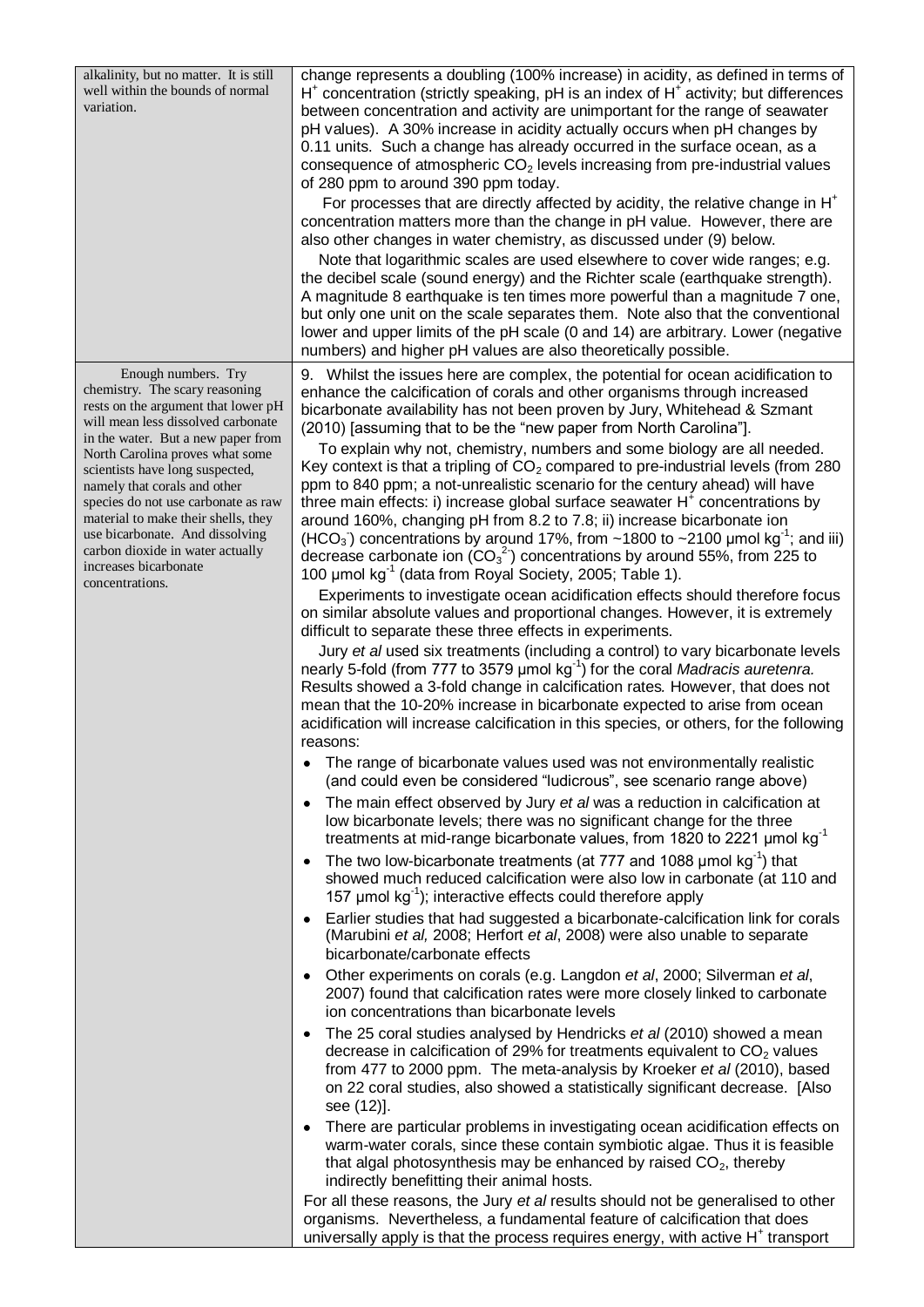|                                                                                                                                                                                                                                                                                                                                                                                                                                                                                                                                                                                                                                                | (out of cells) becoming more difficult under lower pH conditions. Thus a<br>doubling of external H+ concentration can be expected to approximately<br>double the energy required for intracellular pH regulation.<br>Some species do seem able to maintain (or even increase; Wood et al,<br>2008) calcification rates under such conditions. But that response is not a<br>cost-free option. Animals must either obtain more energy by eating more (that<br>will affect food web dynamics) or reduce other physiological processes (such<br>as growth or reproduction). Calcifying plants must photosynthesise more,<br>using nutrients more rapidly. Under competitive environmental conditions,<br>small changes in performance can result in severe outcomes. Indirect<br>ecological implications may, however, not be apparent in relatively short term<br>laboratory experiments where food and nutrients are usually abundant, and<br>competitors and predators absent.                                                                                                                                                                                                                                                                                                                                                                                                                                                                                                                                                                                                                                                                                                                                                                                                                                                                                                                                                                                                                                                                                                       |
|------------------------------------------------------------------------------------------------------------------------------------------------------------------------------------------------------------------------------------------------------------------------------------------------------------------------------------------------------------------------------------------------------------------------------------------------------------------------------------------------------------------------------------------------------------------------------------------------------------------------------------------------|--------------------------------------------------------------------------------------------------------------------------------------------------------------------------------------------------------------------------------------------------------------------------------------------------------------------------------------------------------------------------------------------------------------------------------------------------------------------------------------------------------------------------------------------------------------------------------------------------------------------------------------------------------------------------------------------------------------------------------------------------------------------------------------------------------------------------------------------------------------------------------------------------------------------------------------------------------------------------------------------------------------------------------------------------------------------------------------------------------------------------------------------------------------------------------------------------------------------------------------------------------------------------------------------------------------------------------------------------------------------------------------------------------------------------------------------------------------------------------------------------------------------------------------------------------------------------------------------------------------------------------------------------------------------------------------------------------------------------------------------------------------------------------------------------------------------------------------------------------------------------------------------------------------------------------------------------------------------------------------------------------------------------------------------------------------------------------------|
| This may explain why study<br>after study keeps finding that, far<br>from depressing growth rates of<br>marine organisms, higher but<br>realistic levels of carbon dioxider<br>eitrher do not affect them or<br>increase their growth rate. By far<br>the most numerous calcifiers in the<br>ocean are called coccolithophores.<br>There is now strong evidence that<br>coccolithophores are growing faster<br>and larger as a result of human<br>carbon dioxide emissions. Stands<br>to reason if they use bicarbonate.                                                                                                                       | 10. A wide range of animal, plant and microbial responses, both positive and<br>negative, to "realistic" ocean acidification has been demonstrated. For some<br>species, different studies have given different results. "Study after study keeps<br>finding" implies that results all point the same way: that is incorrect. Also see<br>$(11)$ and $(12)$ below.<br>For coccolithophores (micro-algae), the linkages between inorganic carbon<br>uptake, $CO2$ usage for photosynthesis, and calcification are not well<br>understood, despite considerable research attention (e.g. Paasche 1964, 2001;<br>Thierstein & Young, 2004). Whilst experiments have sometimes shown larger<br>cell-sizes in $CO_2$ -elevated cultures, their growth has been slower, not faster –<br>and different strains of the same coccolithophore species have shown<br>markedly different responses (e.g. Langer et al, 2009). It is difficult to identify<br>the carbon source used by these organisms due to very rapid inter-conversion<br>of carbonate and bicarbonate in seawater, and their short turnover times in<br>cells. This is an active (but technically challenging) research area.                                                                                                                                                                                                                                                                                                                                                                                                                                                                                                                                                                                                                                                                                                                                                                                                                                                                                                |
| Studies of oyster sperm,<br>cuttlefish eggs, juvenile sea stars,<br>coral polyps and krill all point to<br>the same conclusion: damage only<br>occurs when carbon dioxide<br>reaches ludicrous levels that are not<br>expected for many centuries, if at<br>all.                                                                                                                                                                                                                                                                                                                                                                               | 11. Resilience to ocean acidification has been demonstrated for some animal<br>species, but this is not universal: studies do not all point to the same<br>conclusion. Very many experiments have shown damage at realistic $CO2$<br>levels, including shell degradation, failure of egg-hatching, and sub-lethal<br>effects on metabolic rates and behaviour.<br>The increasing volume of the deep ocean and polar waters in an unsaturated<br>state for calcium carbonate (as either aragonite or calcite) will almost certainly<br>result in such effects occurring on a decadal, not century time-scale.                                                                                                                                                                                                                                                                                                                                                                                                                                                                                                                                                                                                                                                                                                                                                                                                                                                                                                                                                                                                                                                                                                                                                                                                                                                                                                                                                                                                                                                                         |
| When I voiced some of these<br>doubts in my latest book, I was<br>accused of cherry-picking studies.<br>So let's look at a "meta-analysis",<br>a summary of relevant published<br>studies. Iris Hendriks and Carlos<br>Duarte, of the Spanish Council for<br>Scientific Research, found that in<br>372 studies of 44 different marine<br>species "there was no significant<br>mean effect" from lower pH. They<br>concluded that marine life is "more"<br>rersistant to ocean acidification<br>than suggested by pessimistic<br>predictions" and that it "may not be<br>the widespread problem conjured<br>into the 21 <sup>st</sup> century". | 12. Those wishing to draw attention to ocean acidification as an environ-<br>mental threat should not overstate the case. It is possible that ocean<br>acidification impacts may be less widespread than indicated by "pessimistic<br>predictions". Yet there are still many uncertainties and unknowns.<br>Meta-analyses, such as those by Hendriks et al (2010), Kroeker et al (2010)<br>and Liu et al (2010) have an important role in assembling information on<br>specific groups and on specific processes. Contrary to Ridley's assertion that<br>acidification might benefit calcification, Hendricks et al found that "calcification<br>is most sensitive to ocean acidification", whilst Kroeker et al's overall<br>conclusion was that "Our analyses suggest that biological effects of ocean<br>acidification are generally large and negative, but the variation in sensitivity<br>amongst organisms has important implications for ecosystem responses".<br>Some cautions regarding meta-analyses are, however, necessary. In<br>particular, the wider generalisations of Hendriks et al (2010) – who combined<br>all data to conclude that there is overall no significant mean effect - have been<br>subject to considerable criticism and discussion (Dupont et al, 2010; Hendriks<br>& Duarte, 2010). Specifically:<br>Hendriks et al did not use standard methods for meta-analyses which<br>standardize studies for precision, account for variation between studies,<br>and test for heterogeneity in effect sizes.<br>Those authors used multiple responses from the same experiments, hence<br>٠<br>over-weighting the experiments reporting multiple responses.<br>Subtle (yet important) features are likely to be lost in meta-analyses, such<br>$\bullet$<br>as varying sensitivities during the life cycle of an organism (eg echinoderms<br>are sensitive as larvae, but resistant as adults)<br>Whilst positive and negative impacts may (to some degree) cancel out<br>within a single taxon or functional group, the ecological effects of different |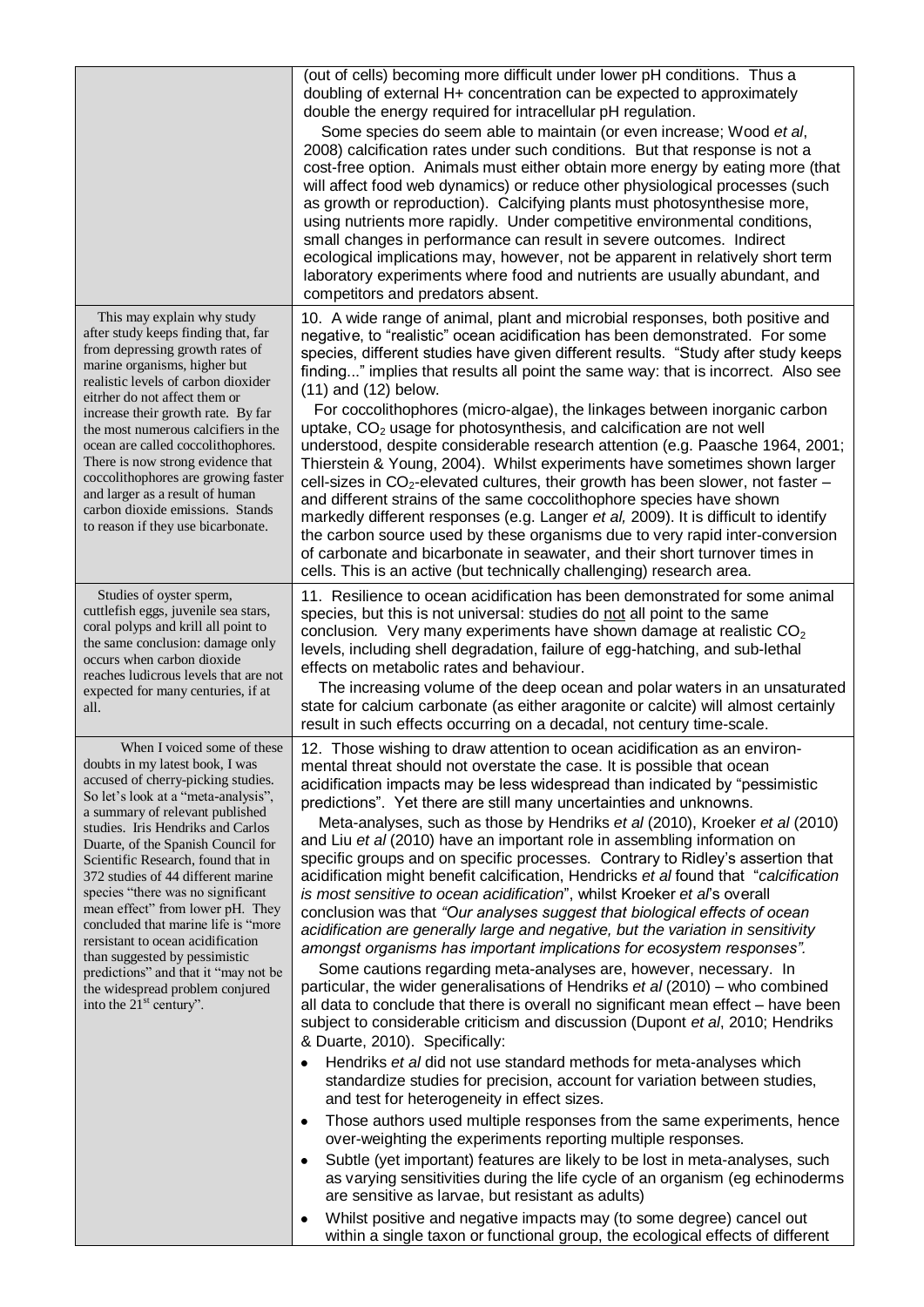|                                                                                                                                                                                                                                                                                                                                                                                                                                                                                  | groups responding differently (some winners, some losers) are likely to be<br>cumulative, or even synergistic, with regard to whole-ecosystem response.<br>Kroeker et al (2010) used more rigorous criteria for data selection, with their<br>meta-analysis limited to 139 studies where pH manipulations were less than<br>0.5 units. They also used more sophisticated statistical techniques, including a<br>random effects model, the use of re-sampling to determine significance, and<br>taking much greater account of the heterogeneities in their categorical<br>analyses. Whilst 17 studies were shared by both meta-analyses, results from<br>56 additional studies were included by Kroeker et al. Their overall conclusion,<br>quoted above, is therefore considered robust.                                                                                        |
|----------------------------------------------------------------------------------------------------------------------------------------------------------------------------------------------------------------------------------------------------------------------------------------------------------------------------------------------------------------------------------------------------------------------------------------------------------------------------------|----------------------------------------------------------------------------------------------------------------------------------------------------------------------------------------------------------------------------------------------------------------------------------------------------------------------------------------------------------------------------------------------------------------------------------------------------------------------------------------------------------------------------------------------------------------------------------------------------------------------------------------------------------------------------------------------------------------------------------------------------------------------------------------------------------------------------------------------------------------------------------|
| I had assumed the evidence for<br>damage from ocean acidification<br>must be strong because that is what<br>the media keep saying. I am amazed<br>by what I have found. Make no<br>mistake: there are lots of threats to<br>the ecosystems of the ocean, from<br>overfishing to nutrient run-off, but<br>acidification is way down the list.<br>The attention deflects funds and<br>action from greater threats. It is time<br>that scientists had the courage to<br>admit this. | 13. There is strong evidence for ocean acidification impacts, even if aspects of<br>this evidence are not always as clear-cut as researchers might wish (or the<br>media might suggest). Increased scientific attention to this topic has shown<br>that the biochemical, physiological and ecological processes are complex.<br>They therefore require additional research to fully understand their ecosystem<br>consequences - and hence to quantify socio-economic implications, and the<br>appropriate scale of policy responses.<br>Until that research has been completed, it would seem premature to either<br>attempt any ranking of relative threat (e.g. compared to over-fishing and<br>nutrient runoff) or to dismiss ocean acidification as unimportant, based on what<br>would seem to be an incomplete and possibly biased assessment of existing<br>information. |

## **Annex 1: References cited**

- Costanza R, D"Arge R, de Groot R, Farber S, Grasso M, Hannon B, Limburg K, Naeem S, O"Neill RV, Paruelo J, Raskin RG, Sutton P & van den Belt M (1997) The value of the world"s ecosystem services and natural capital. *Nature*, 387, 253-60
- Dupont S, Dorey N & Thorndyke M (2010) What meta-analysis can tell us about vulnerability of marine biodiversity to ocean acidification? *Estuarine Coastal & Shelf Science,* 89, 182-5
- European Environment Agency (2008) EN09 Emissions ( $CO<sub>2</sub>$ , SO<sub>2</sub> and NOx) from public electricity and heat productions. [www.eea.europa.eu/data-and-maps/indicators/en09-emissions-CO2-SO2-and](http://www.eea.europa.eu/data-and-maps/indicators/en09-emissions-CO2-SO2-and)
- Godbold DL & Hüttermann A (eds) (1994) *Effects of acid rain on forest processes*. Wiley, 432 pp
- Hendricks IE & Duarte CM (2010) Ocean acidification: Separating evidence from judgement a reply to Dupont et al. *Estuarine Coastal & Shelf Science,* 89, 186-90
- Hendriks IE, Duarte CM & Alvarez M (2010) Vulnerability of marine biodiversity to ocean acidification: A meta-analysis. *Estuarine Coastal & Shelf Science,* 86, 157-64
- Herford L, ThakeB & Taubner I (2008) Bicarbonate stimulation of calcification and photosynthesis in two hermatypic corals. *Journal of Phycology* 44, 91-8
- Jury CP, Whitehead RF & Szmant AM (2010) Effects of variations in carbonate chemistry on the calcification rates of *Madracis auretenra* (=*Madracis mirabilis sensu* Wells, 1973): bicarbonate concentrations best predict calcification rates. *Global Change Biology* (2010) 16, 1632-44
- Kroeker KJ, Kordas RL, Crim RN & Singh GG (2010) Meta-analysis reveals negative yet variable effects of ocean acidification on marine organisms. *Ecology Letters* 13, 1419-34.
- Langdon C, Takahashi T, Sweeney C, Chipman D, Goddard J, Marubini F, Aceves H, Barnett H & Atkinson MJ (2000) Effect of calcium carbonate saturation state on the calcification rate of an experimental coral reef, *Global Biogeochemical Cycles*, 14, 639–54, doi:10.1029/1999GB001195.
- Langer G, Nehrke G, Probert I, Ly J & Ziveri P (2009). Strain specific responses of *Emiliania huxleyi* to changing seawater carbonate chemistry. *Biogeosciences* 6, 2637-46
- Liu J, Weinbauer MG, Maier C, Dai M & Gattuso J-P (2010) Effect of ocean acidification on microbial diversity and on microbe-driven biogeochemistry and ecosystem functioning. *Aquatic Microbial Ecology.* Online preprint doi 10.3354/ame01446
- Marubini F, Ferrier-Pages C, Furla P & Allemand D (2008) Coral calcification responds to seawater acidification: a working hypothesis towards a physiological mechanism. *Coral Reefs* 27, 491-9
- Orr JC, Fabry VJ, Aumont O, Bopp L, Doney SC, Feely RA, Gnanadesikan A, Gruber N, Ishida A, Joos F, Key RM, Lindsay K, Maier-Reimer E, Matear R, Monfray P, Mouchet A, Najjar RG, Schiltzer R, Slater RD, Totterdell IJ, Weiig M-F, Yamanaka Y & Yool A (2005) Anthropogenic ocean acidification over the twentyfirst century and its impact on calcifying organisms. *Nature* 437, 681-6
- Paasche E (1964) A tracer study of the inorganic carbon uptake during coccolith formation and photosynthesis in the coccolithophorid *Coccolithus huxleyi. Physiologia Plantarum*, Suppl III, 1-82.